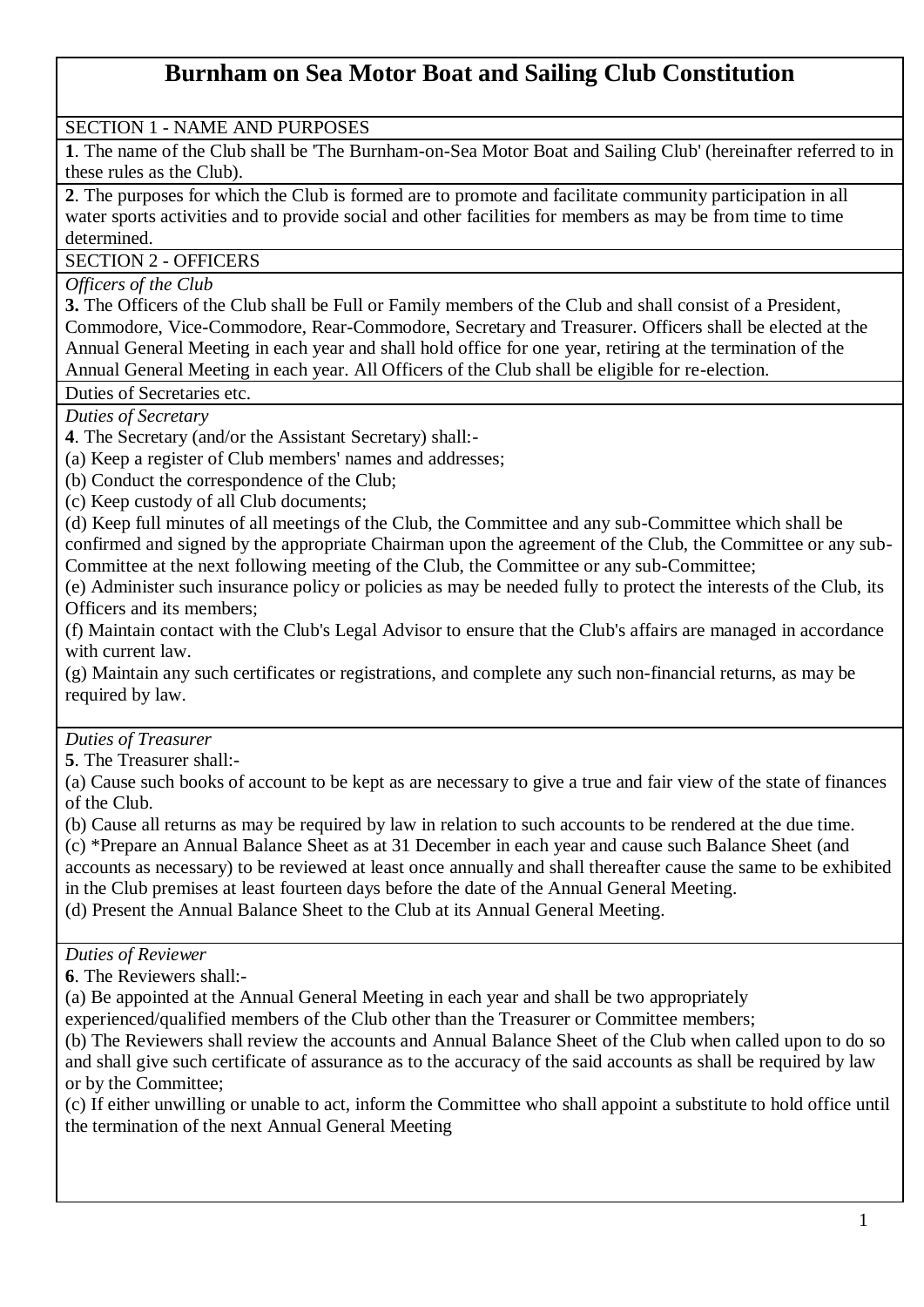# SECTION 3 - MEMBERSHIP

*Categories and votes of Membership*

**7**. There shall be the following categories of membership with power to vote at all meetings of the Club as indicated hereunder.

A FULL MEMBER – being a person who, at the date of election, shall have attained the age of eighteen years shall have one vote.

A FAMILY MEMBER - which expression shall include one or two co-habiting adults and all children within their guardianship under eighteen years of age. The family unit shall have one vote per adult.

A JUNIOR MEMBER - being a person who, at the date of election, is under the age of eighteen shall have no vote.

Such a member shall be one who at the commencement of the subscription year joins the Club other than as a full member or a family member.

AN HONORARY MEMBER - who shall have no vote.

A SOCIAL MEMBER - who shall have no vote.

A TEMPORARY MEMBER - who shall have no vote.

Affiliated Members - who shall be members of school groups or organisations accepted for affiliation by a General Meeting at such entrance fee and subscription as shall be determined either by a General Meeting or by the Management Committee. Affiliated Members shall have no vote.

No member may use the Club premises, or any of the facilities of the Club until forty-eight hours have elapsed from the date of posting of notice of election.

*Rights and privileges of Members* 

**8**. The rights and privileges of each category of membership shall be as follows:-

A FULL MEMBER shall have the full use of all the Club facilities.

A FAMILY MEMBER, his/her co-habitee (if any) and all the children within their guardianship under the age of eighteen shall have the full use of all Club facilities subject only to Rule 47.

A JUNIOR MEMBER shall have the full use of all Club facilities subject only to Rule 47.

AN HONORARY MEMBER shall have the full use of all Club facilities.

A SOCIAL MEMBER shall have the full use of the Club-house facilities.

A TEMPORARY MEMBER (which expression may include members of another RYA recognised Club or organisation) shall have the full use of Club facilities but:-

(a) Shall have no right to enter Club races or regattas unless specifically authorised by the Secretary or Committee.

(b) Shall have no right to introduce visitors to the Club or the facilities thereof.

(c) Shall have no right to take any part in the management of the Club.

(d) Is deemed to have notice of and impliedly undertakes to comply with the Club Rules and any Byelaws or Regulations as if he or she were a member of the Club and so far as the said Rules, Byelaws and Regulations may be deemed to apply to such Temporary Member.

(e) Shall be liable to be expelled from the Club premises or to be prohibited from using the Club facilities if, in the opinion of the Secretary, he or she shall not have reasonably complied with the above conditions. Candidates for membership shall have no privileges whatsoever in relation to the use of the Club or premises.

*Membership Entrance and Subscription Fee* 

**9.**The rate of Entrance and Subscription fee for each category of Membership shall be proposed by the Committee to the members at the Annual General Meeting in each year. Any proposed changes shall be approved by a majority of those present and entitled to vote and shall become operative on the first day of APRIL in the membership year following. The current rate of Entrance and Subscription fee shall be prominently displayed in the Club premises.

(a) Membership of the Club shall be open to anyone interested in water sports on application regardless of sex, age, disability, ethnicity, nationality, sexual orientation, religion or other beliefs. Membership may however be limited according to available facilities on a non-discriminatory basis.

(b) Membership subscriptions will be kept at levels that will not pose a significant obstacle to people participating.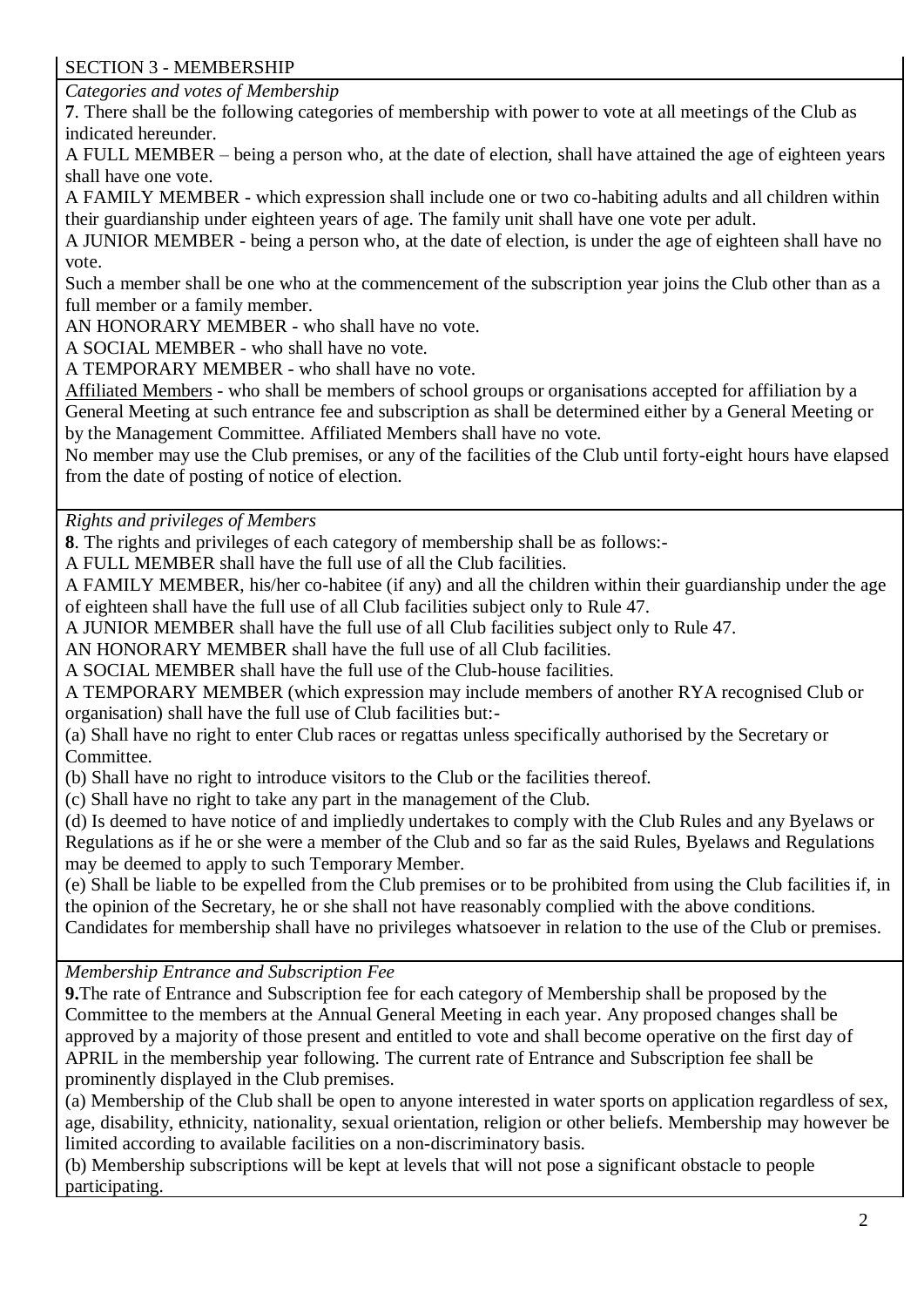(c) The Club Committee may refuse membership or, subject to Rule 17, remove it, only for good cause such as conduct or character likely to bring the Club or sport into disrepute. Appeal against refusal of membership may be made to the members.

Members shall also make the following annual payments:-

(a) An annual boat permit fee of such a sum as the Committee shall from time to time prescribe which shall entitle a member to sail his or her own boat on the water controlled by the Club and a space in the Club's boat park, space permitting.

(b) All members shall pay the Entrance fee (if any) and their first annual subscription upon election to the Club and thereafter on the first day of APRIL in each membership year. Provided that a member elected after the first day of SEPTEMBER in any membership year shall pay half the annual subscription applicable for that membership year and that a member elected after the first day of JANUARY in any membership year shall not be required to pay any subscription in respect of the membership year of election, but shall pay, on election, the Entrance fee and the annual subscription in respect of the membership year following election.

*Members' duty to provide an up to date address*

**10.**Every member shall furnish the Secretary with an up-to-date address which shall be recorded in the Register of Members and any notice sent to such address shall be deemed to have been duly delivered.

#### *Application for membership*

**11.** An application for membership shall be in the form from time to time prescribed by the Committee, and shall include the name, address, and occupation of the applicant.

### *Election of Members*

**12.** Upon receipt of an application for membership, the Secretary shall enter such application in a Register of Applicants and there shall be an interval of at least two days before the meeting of the Committee at which such application for membership shall be considered. The election of all classes of members is vested in the Committee and shall be a simple majority vote of those of the Committee.

The Committee may refuse applications only for good cause such as conduct or character likely to bring the Club into disrepute.

The Secretary shall inform each applicant in writing of the applicant's election or non-election. He or she shall furnish an elected applicant with a copy of the Rules and Byelaws of the Club and make request for such payments as are necessary.

Appeal against refusal to elect may be made to the members in General Meeting.

# *Payment of Fees upon Election*

**13.**Upon election, an applicant shall pay, within one calendar month, such Entrance and other fees as shall be requested. In default of such payment, the election shall be void unless sufficient cause for delay be shown.

*One year's temporary absence of member* 

**14.** A member who, for any reason, anticipates inability to use the Club or its facilities for the whole of any one year shall be excused payment of the annual subscription and other annual fees provided that notice in writing is given to the Secretary before the last day of JANUARY in the previous membership year. A member wishing to be re-instated during the year in question shall pay such portion of the annual subscription as the Committee shall require.

# *Retirement of a member*

**15.** A member desirous of retiring from membership shall give notice in writing to the Secretary before the last day of JANUARY and shall not then be liable to pay the subscription for the following membership year. Upon reapplication by a past member the Committee may, at its discretion, waive any Entrance Fee. A member who retires in accordance with this Rule shall not be entitled to have any part of the annual membership fee or any other fees refunded.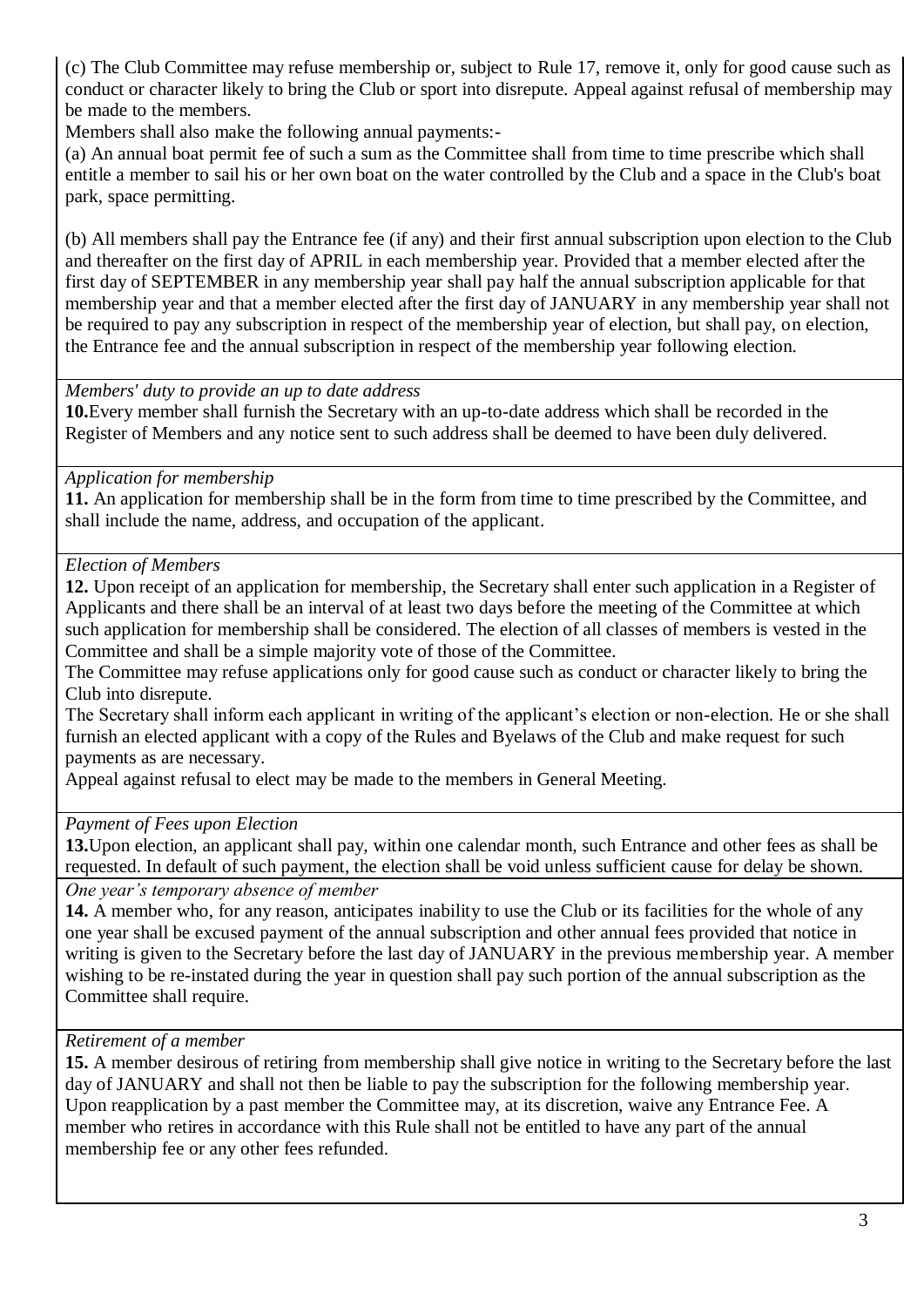### *Arrears of Subscription*

**16.** The Committee may cancel, without notice being given, the membership of any member whose annual subscription and other annual fees are more than three months in arrears provided that the Committee may, at its discretion, re-instate such member upon payment of arrears. No member whose annual payment is in arrears may enter any Club event or regatta or vote at any meeting.

#### Conduct of Members

*Under-taking by members to comply with rules*

**17.** Every member, upon election and thereafter, is deemed to have notice of, and undertakes to comply with, the Club Rules and any Byelaws and Regulations of the Club.

### *Disciplinary action against members*

**18.** Any breach of Rule 17 or any conduct which, in the opinion of the Committee, is either unworthy of a member or otherwise injurious to the interests of the Club, shall render a member liable to disciplinary action by the Committee, which may include suspension for a specified period of time or expulsion. Before taking such disciplinary action against a member, the Committee shall call upon such member for a

written explanation of the member's conduct and shall give the member full opportunity of making explanation to the Committee, or of resigning.

A Resolution to apply any sanction shall be carried by a simple majority vote by those members of the Committee present and voting on the Resolution.

Appeal against suspension/expulsion may be made to the members in General Meeting.

Upon suspension/expulsion the member/former member shall not be entitled to have any part of the annual membership fee refunded and must return any Club or external body's Property held forthwith.

Upon expulsion of a member, the Committee may dispose of the former member's Property in accordance with Rule 67.

# *Guests in the Club*

**19.** Members shall enter the names of all guests in the Visitor's Book. Not more than three guests may be introduced by any one member in any one day and the same guest may not be introduced more than six times in any calendar year.

# *Damage to Club property*

**20.** A member shall not knowingly remove, injure, destroy or damage any property of the Club and shall make restitution for the same if called upon to do so by the Committee or by the Secretary upon the instructions of the Committee.

# *Exhibiting of notices*

**21.** A member shall not cause any communication in whatever form to be exhibited on Club notice boards or premises without permission of the Secretary.

# *Settlement of Accounts*

**22.** A member shall settle any indebtedness for refreshment or otherwise before leaving the Club premises, or in accordance with any byelaw relating to the settlement of such indebtedness.

*Suggestions*

**23.** All suggestions shall be entered in the Suggestion Book and signed by the Member.

*Complaints*

**24.** Complaints of any nature relating to the management of the Club premises shall be addressed in writing to the Secretary.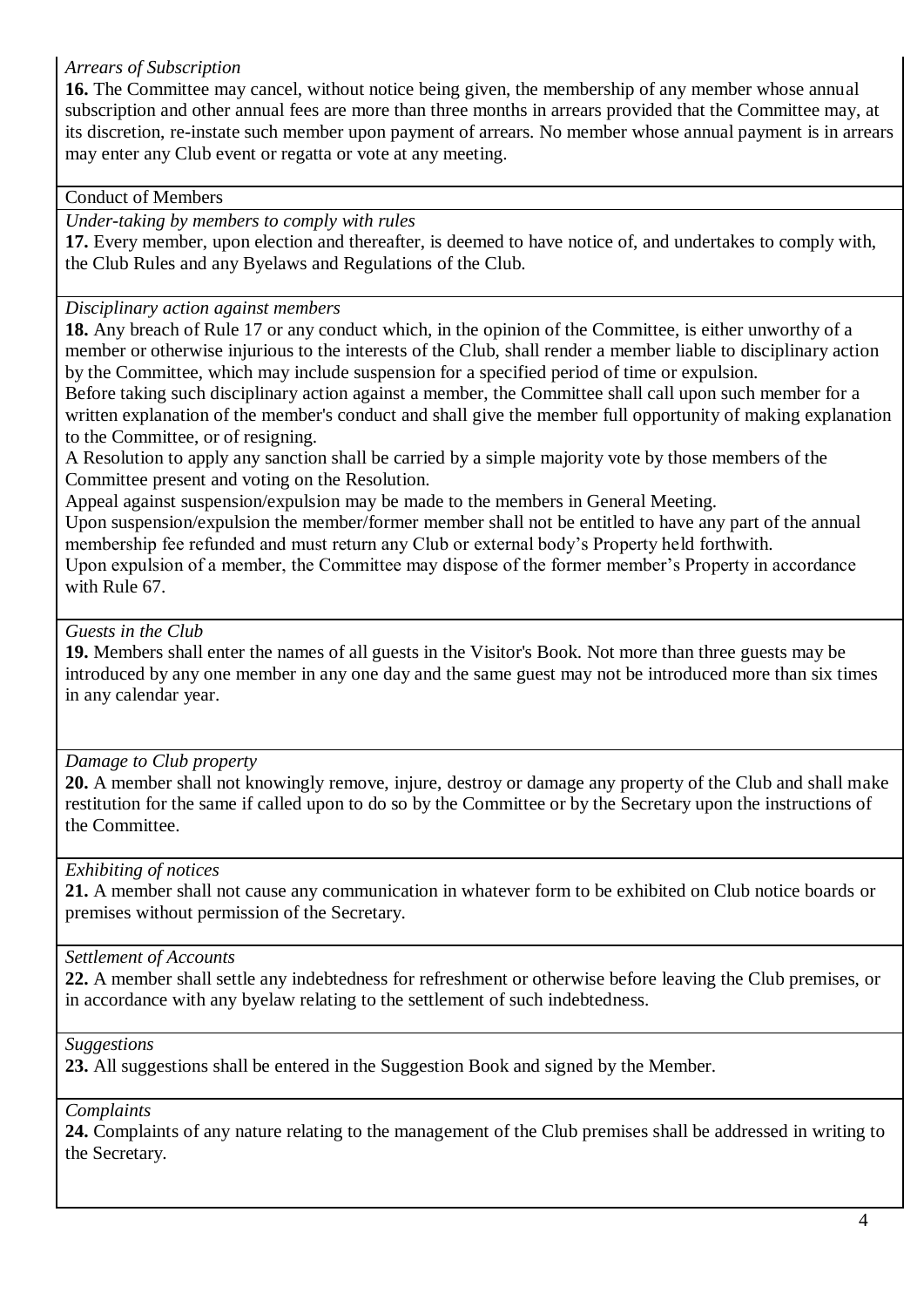### *Members of other RYA Clubs*

**25.** A member of any Club affiliated to the Royal Yachting Association (a list of which is published by the said Association) may be authorised to use the premises of the Club by any member of the Committee of the Club. Such authorisation shall specify between which dates the said person may so use the premises.

### *Competitors in Club races*

**26.** Any person who is a competitor or crew member in any race sponsored by or on behalf of the Club is entitled to the use of the Club premises within a period of 24 hours before and after the race in which they are competing.

*Power to expel those admitted under rules 25 and 26 hereof*

**27.** The Secretary or any other person who has received the authority of two members of the Committee, may expel, temporarily or permanently, any person who has the right to the use of the Club premises only under Rules 25 and 26.

Limitation of Club liability

*Limitation of Club liability*

**28.** All references to the Club in this Rule shall mean each and every individual member of the Club from time to time.

Members are bound by the following Rule which shall also be exhibited in a prominent place within the Club premises:-

Members of the Club may use the Club premises, and any other facilities of the Club, entirely at their own risk and impliedly accept:-

(a) The Club will not accept any liability for any damage to or loss of property belonging to members.

(b) The Club will not accept any liability for personal injury arising out of the use of the Club premises, any other facilities of the Club either sustained by members or caused by the said members whether or not such damage or injury could have been attributed to or was occasioned by the neglect, default or negligence of any of them, the Officers, Committee, Trustees or Servants of the Club.

#### *Data Protection*

**29.** Membership of the Club and acceptance of these Rules by the member will be deemed to constitute consent to the holding of relevant personal data for the purposes of the Data Protection Acts.

# SECTION 4 - MANAGEMENT COMMITTEE

*Constitution of Committee*

**30.** The Management Committee (herein referred to as 'the Committee') shall consist of the Officers ex officio, and not less than four nor more than eight Full or Family Members (who have attained the age of eighteen years) elected at the Annual General Meeting each year to hold office until the termination of the next following Annual General Meeting.

# *Retirement of members of the Committee*

**31**. At the Annual General Meeting each year two of the Full and Family members should ideally retire in order of election or seniority. In the case of equal seniority the order of retirement shall, failing agreement between the members concerned, be determined by lot. Members retiring under this Rule shall not be eligible for re-election to the Committee until the Annual General Meeting next following the meeting at which they retire.

# *Candidates for election to Committee*

**32.** Candidates for election to the Committee (not being Officers of the Club) shall be those members of the retiring Committee eligible to offer themselves for re-election and such other Full or Family members whose nominations (duly proposed and seconded in writing by Full or Family members of the Club) with their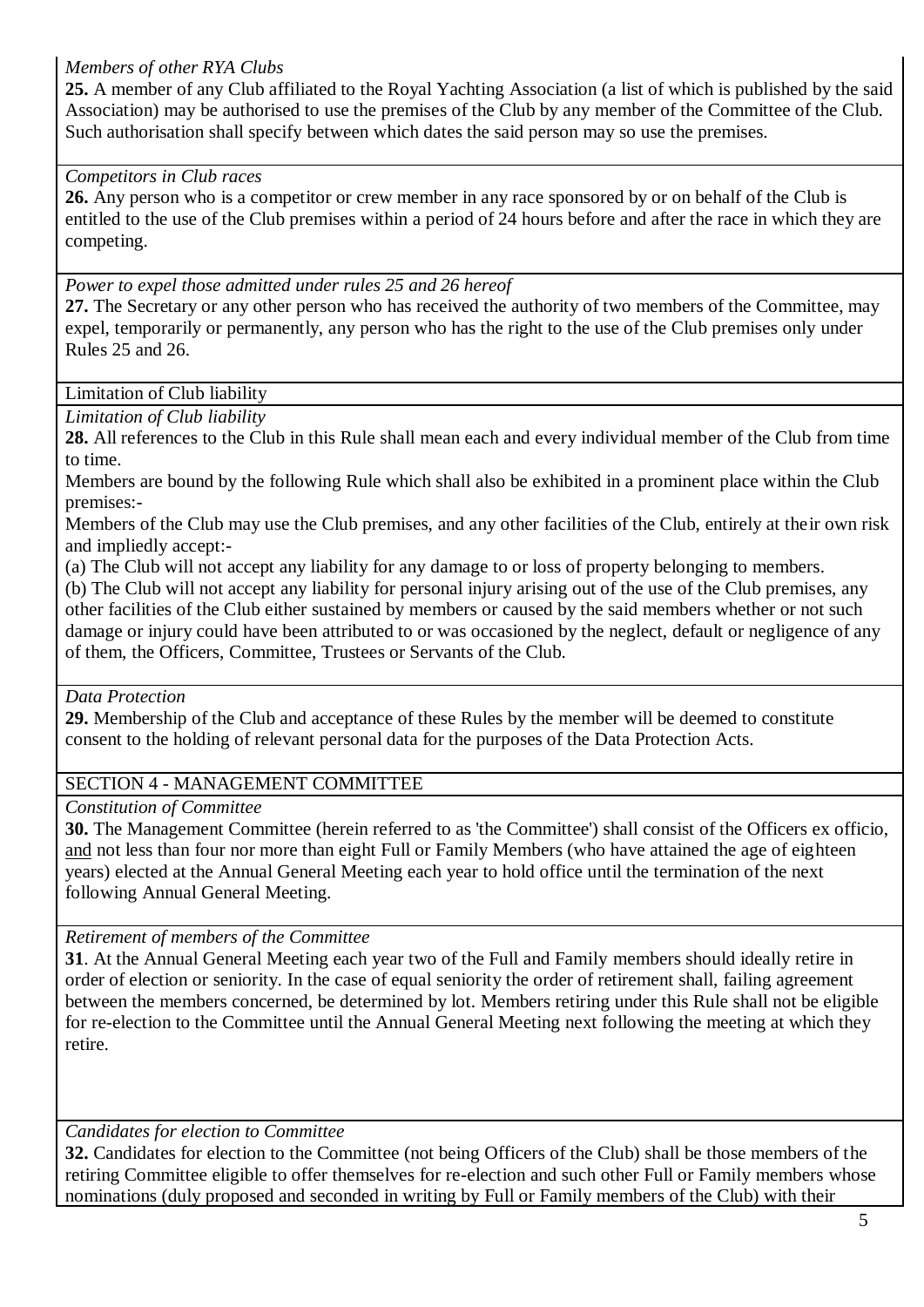consent shall have been received by the Secretary at least twenty eight days before the date of the Annual General Meeting in each year. Such nominations, together with the names of the Proposer and Seconder shall be posted to the Club premises at least fourteen days prior to the date of the Annual General Meeting.

#### *Election of Committee by ballot*

**33.** If the number of candidates for election is greater than the number of vacancies to be filled then there shall be a ballot.

### *No contest for election*

**34.** If the number of candidates for election is equal to or less than the number of vacancies to be filled then all candidates shall be deemed to be elected if two thirds of those present at the Annual General Meeting, and entitled to vote, vote in favour of such election.

In the event of the ballot failing to determine the members of the Committee because of an equality of votes the candidate or candidates to be elected from those having an equal number of votes shall be determined by lot.

#### *Casual vacancy*

**35.** If, for any reason, a casual vacancy shall occur, the Committee may co-opt a Full or Family member to fill such a vacancy until the next following Annual General Meeting.

#### *Retiring Commodore*

**36.** A retiring Commodore shall serve as a member of the Committee in the year immediately following his retirement and shall have no vote.

#### *Committee Meetings*

**37.** The Committee shall meet at least every 2 months making such arrangements as the conduct, place of assembly and holding of such meetings as it may wish. The Commodore or in his absence a Chairman elected by those present shall preside.

#### *Voting at Committee*

**38.** Voting (except in the case of a resolution relating to the expulsion of a member) shall be by show of hands. In the case of equality of votes the Commodore or Chairman (as the case may be) shall have a second and casting vote.

*Quorum*

**39.** Seven members personally present shall form a quorum at a meeting of the Committee.

Powers of the Committee

*Management of Club by Committee*

**40.** The Committee shall manage the affairs of the Club according to the Rules and shall cause the funds of the Club to be applied solely to the purposes of the Club or for a benevolent or charitable purpose nominated by General Meeting.

In particular the Committee shall ensure that the property and funds of the Club will not be used for the direct or indirect private benefit of members other than as reasonably allowed by the Rules and that all surplus income or profits are re-invested in the Club.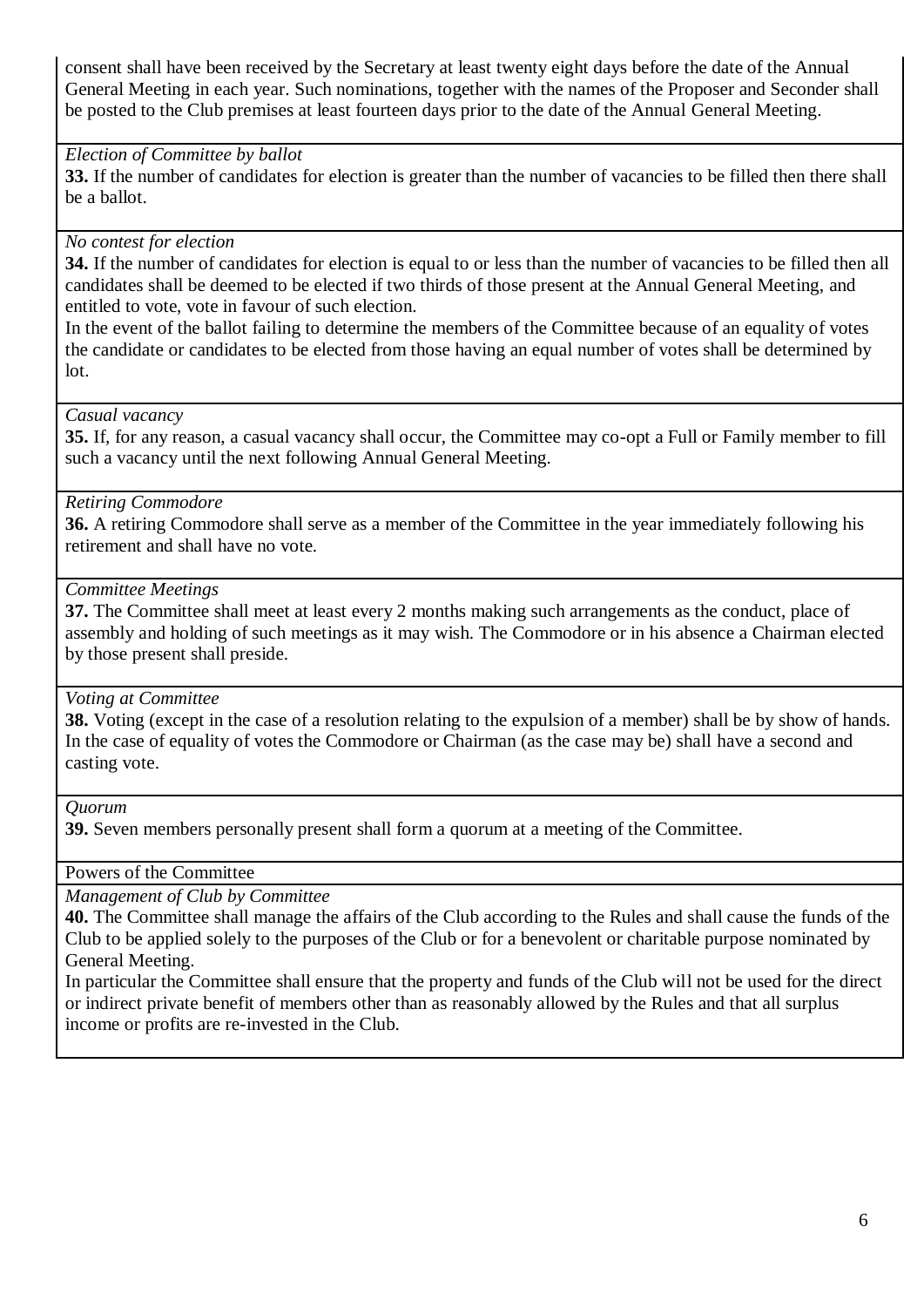### *Appointment of sub-Committees*

**41.** The Committee may appoint such sub-Committees as it may deem necessary and may delegate such of its powers as it may think fit upon such terms and conditions as shall be deemed expedient and/or required by the law. Such sub-Committees shall consist of such members of the Committee or of the Club as the Committees may think fit. Officers of the Club shall be ex officio members of all such sub-Committees.

### *Disclosure of interest to third parties*

**42.** A member of the Committee, of a sub-Committee or any officer of the Club, in transacting business for the Club, shall disclose to third parties that he is so acting.

### *Limitation of Committee's authority*

**43.** The Committee, or any person or sub-Committee delegated by the Committee to act as agent for the Club or its members, shall enter into contracts only as far as expressly authorised, or authorised by implication, by the members. No one shall, without the express authority of the membership in General Meeting, borrow money or incur debts on behalf of the Club or its membership.

### *Members' indemnification of Committee*

**44.** In pursuance of the authority vested in the Committee by members of the Club, members of the Committee shall be indemnified by the members of the Club out of the assets of the Club from and against any liability, costs, expenses or payments whatsoever which may be properly incurred or made by them or any one of them in the exercise of their duties on behalf of the Club wherever the contract is of a duly authorised nature or could be assumed to be of a duly authorised nature and entered into on behalf of the Club. Should the assets of the Club be insufficient to satisfy such liability, costs, expenses or payments the Committee shall be entitled to a personal indemnity from the individual members of the Club. The limit of any individual member's indemnity in this respect shall be a sum equal to one year's subscription at the then current rate of that category of membership unless the Committee has been authorised to exceed such limit by a General Meeting of the Club.

# *Contractual Liability*

**45.** The Committee shall endeavour to ensure that the following clause is incorporated in every contract, lease, licence or other agreement entered into by the Committee and/or Trustees of the Club, as appropriate. "The liability of the Committee/Trustees for the performance of any contractual or other obligation undertaken by them on behalf of the Club shall be limited to the assets of the Club."

#### *Nomination of Honorary Members by Committee*

**46.** The Committee may nominate for election at an Annual General Meeting such Honorary Members as the Committee may think fit. The total of such Honorary Members shall not, however, at any time, exceed 10 per cent of the total number of members.

The election of Honorary Members shall be put to the vote at the Annual General Meeting each year and such Honorary Members shall be duly elected if two thirds of those present, and entitled to vote, vote in favour of election.

# Purchase and supply of excisable goods

*Purchase and Supply of Excisable Goods*

**47.** The purchase for the Club of excisable goods and the supply of the same upon Club premises shall be exclusively and solely under the control of the Committee, or of a special sub-Committee appointed by the Committee.

Intoxicating liquor may only be sold for consumption on the Club premises to persons over the age of eighteen who are entitled to the use of the Club premises in pursuance of the Rules, Byelaws and Regulations for the time being in force. No Junior Member under the age of eighteen may purchase or attempt to purchase intoxicating liquor within the Club premises nor may a Junior Member under the legal age purchase or attempt to purchase tobacco or cigarettes within the Club premises.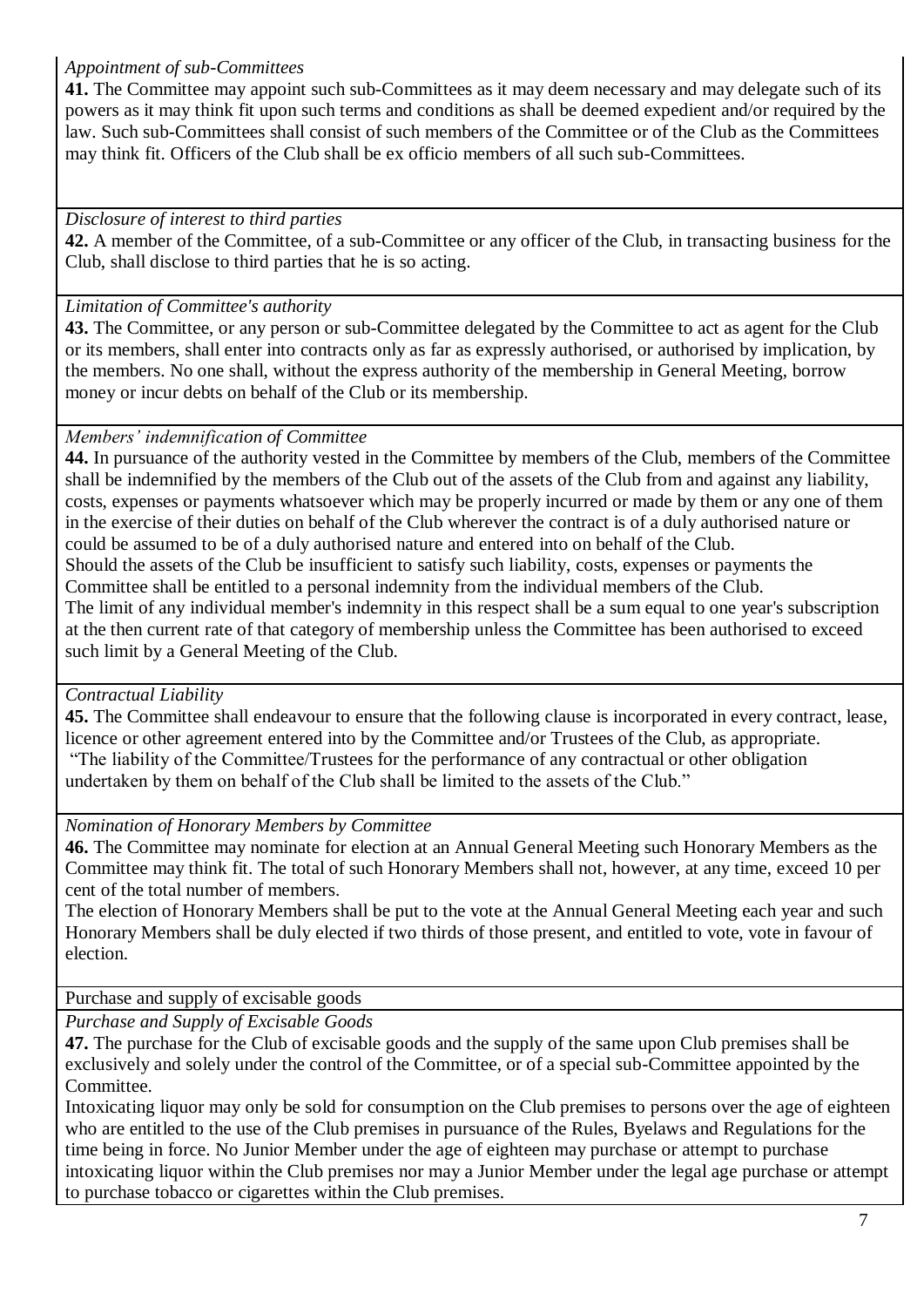### *Hours of Sale of Excisable Goods*

**48.** The Committee shall cause the Club bar to be opened (subject to terms of the Club premises certificate) at convenient times (and such times shall be prominently exhibited in the Club premises) for the sale of excisable goods to persons who are entitled to the use of the premises of the Club in pursuance of these Rules (except Junior Members as aforesaid) PROVIDED THAT visitors' names and addresses and the name of their introducer shall have been entered in the Visitor's Book upon entry to Club premises.

# *Profits from Sale of Excisable Goods*

**49.** No person shall take a commission, percentage or other such payment in connection with the purchase of excisable goods for the Club. Any profit deriving from the supply of such goods shall (after deduction of the costs of providing such goods for the benefit of the Club) be applied to the provision of additional amenities or the purchase of property to be held in trust for the benefit of the Club.

#### *Accounts relating to excisable goods*

**50.** Proper accounts of all purchases and receipts shall be kept and presented at the Annual General Meeting in each year and such information as the Secretary or Reviewers may require shall be furnished to enable any statutory return or statement and the payment of excise or other duty or tax to be made.

# SECTION 5 – TRUSTEES

### *Number of and terms of reference*

**51.** There shall be at least three Trustees of the Club who shall have full voting rights. Trustees shall be appointed from time to time as necessary by the Committee of the Club from among Full, Family or Honorary Members who are willing to be so appointed.

A Trustee shall hold office for a maximum term of 25 years, or until he or she shall resign by notice in writing given to the Committee or until a resolution removing him or her from office shall be passed at a meeting of the Committee by a majority comprising two-thirds of the members present and entitled to vote.

# *Property of Club vested in Trustees*

**52.** All the property of the Club, including land and investments, shall be held by the Trustees for the time being, in their own names so far as it is necessary and practicable, on trust for the use and benefit of the Club. In the event of the death, resignation, or removal from office of a Trustee, the Committee shall nominate a new Trustee in his or her place, and shall as soon as possible thereafter take all lawful and practicable steps to procure the vesting of all Club property into the names of the Trustees as constituted after such nomination. For the purpose of giving effect to any such nomination, the Secretary for the time being is hereby nominated as the person to appoint new Trustees of the Club within the meaning of Section 36 of the Trustee Act 1925 and he or she shall by Deed duly appoint the person or persons so nominated by the Committee.

# *Powers of Trustees*

**53.** The Trustees shall in all respects act, in regard to any property of the Club held by them, in accordance with the directions of the Committee and shall have power to sell, lease, mortgage or pledge any Club property so held for the purpose of raising or borrowing money for the benefit of the Club in compliance with the Committee's directions (which shall be duly recorded in the Minutes of the proceedings of the Committee) but no purchaser, lessee or mortgagee shall be concerned to enquire whether any such direction has been given.

# *Indemnity of Trustees from Club*

**54.** In pursuance of the authority vested in the Trustees by the members of the Club, the Trustees shall be indemnified by the members of the Club out of the assets of the Club from and against any liability, costs, expenses or payments whatsoever which may be properly incurred or made by them or any one of them in the exercise of their duties or relation to any property of the Club vested in them, or in relation to any legal proceedings, or which otherwise relate directly or indirectly to the performance of the functions of a Trustee of the Club.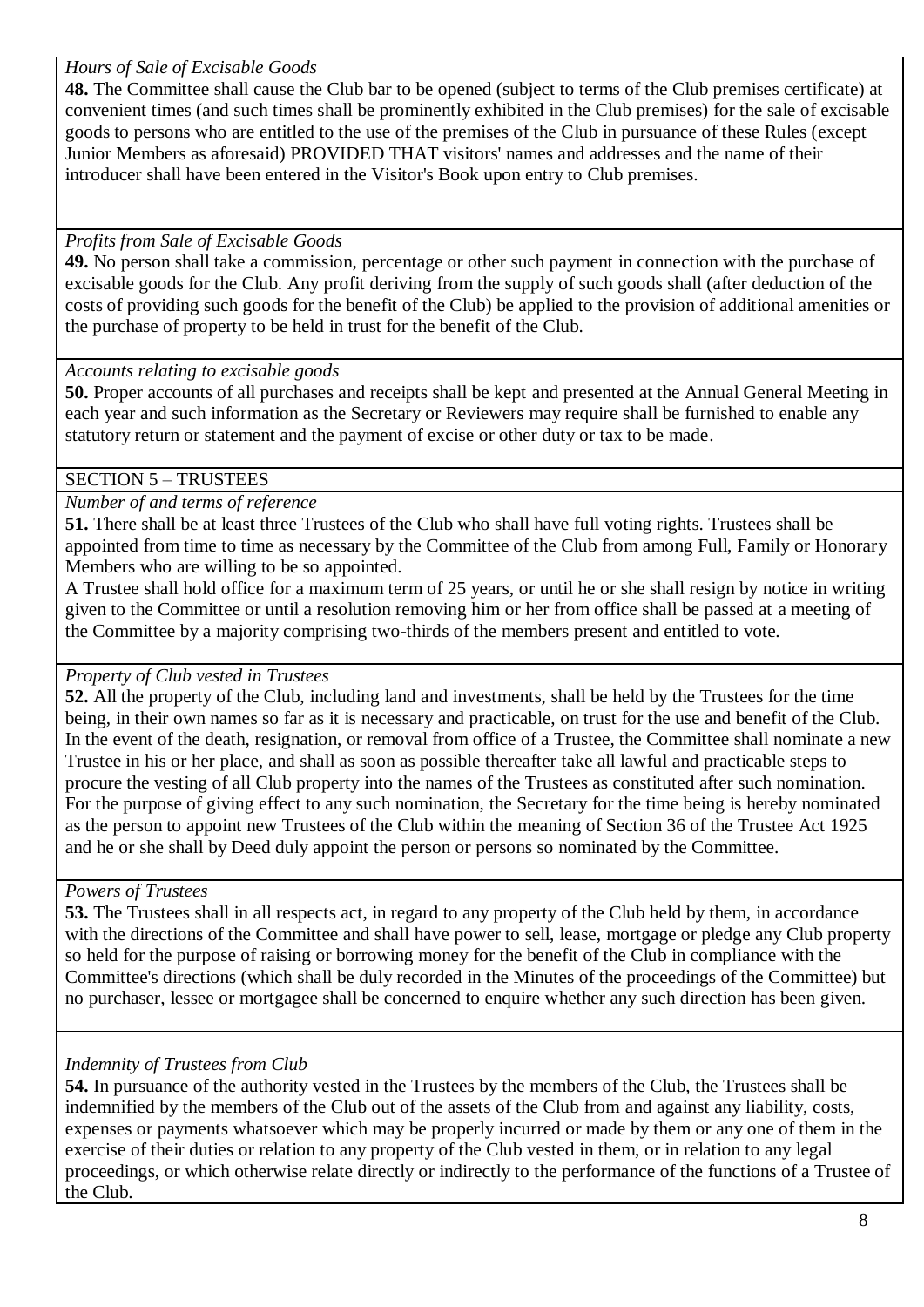Should the assets of the Club be insufficient to satisfy such liability, costs, expenses or payments the Trustees shall be entitled to a personal indemnity from the individual members of the Club. The limit of any individual member's indemnity in this respect shall be a sum equal to one year's subscription at the then current rate of that category of membership unless the Trustees have been authorised to exceed such limit by a General Meeting of the Club.

#### SECTION 6 - MEETINGS OF THE CLUB

#### *Annual General Meeting*

**55.** An Annual General Meeting of the Club shall be held each year in the month of FEBRUARY on a date to be fixed by the Committee. The Secretary shall at least fourteen days before the date of such meeting post or deliver to each member notice hereof and of the business to be brought forward thereat.

#### *Business at Annual General Meeting*

**56.** No business, except the passing of the Accounts and the election of the Officers, Committee, Trustees and Reviewers, and any business that the Committee may order to be inserted in the notice convening the meeting shall be discussed at such meeting unless notice thereof be given in writing by a member entitled to vote to the Secretary at least twenty eight days before the date of the Annual General Meeting.

# *Special General Meeting*

**57.** The Committee may at any time, upon giving twenty one days' notice in writing, call a Special General Meeting of the Club for any special business, the nature of which shall be stated in the summons convening the meeting, and the discussion at such meeting shall be confined to the business stated in the notice sent to members.

### *Special General Meeting upon request of members*

**58.** The Committee shall call a Special General Meeting upon a written request addressed to the Secretary by at least 20 members. The SGM must be called within 21 days of a request. The Committee shall give twenty one days' notice in writing of any such Special General Meeting. The discussion at such meeting shall normally be confined to the business stated in the notice sent to members. No business other than such Agenda items shall be discussed unless events occur too late to meet the above calendar. Such events may be tabled at the meeting as an emergency Motion and should have a proposer and seconder. The Commodore (or meeting Chairman) will rule as to the emergency nature of such a motion.

#### *Chairman at Meetings*

**59.** At every meeting of the Club the President or the Commodore or, in their absence, a Chairman elected by those present shall preside.

# *Quorum at Meetings*

**60.** Fifteen members entitled to vote and personally present shall form a quorum at any meeting of the Club.

#### *Entitlement to vote at Meetings*

**61.** Only Full and Family members shall vote at any meeting of the Club. Other members may attend but are not entitled to vote.

*Voting at Meetings*

**62.** Voting, except upon the election of members of the Committee, shall be by show of hands.

#### *Equality of Votes*

**63.** In the case of an equality of votes the Chairman shall have a second or casting vote, on any matter other than the election of members of the Committee.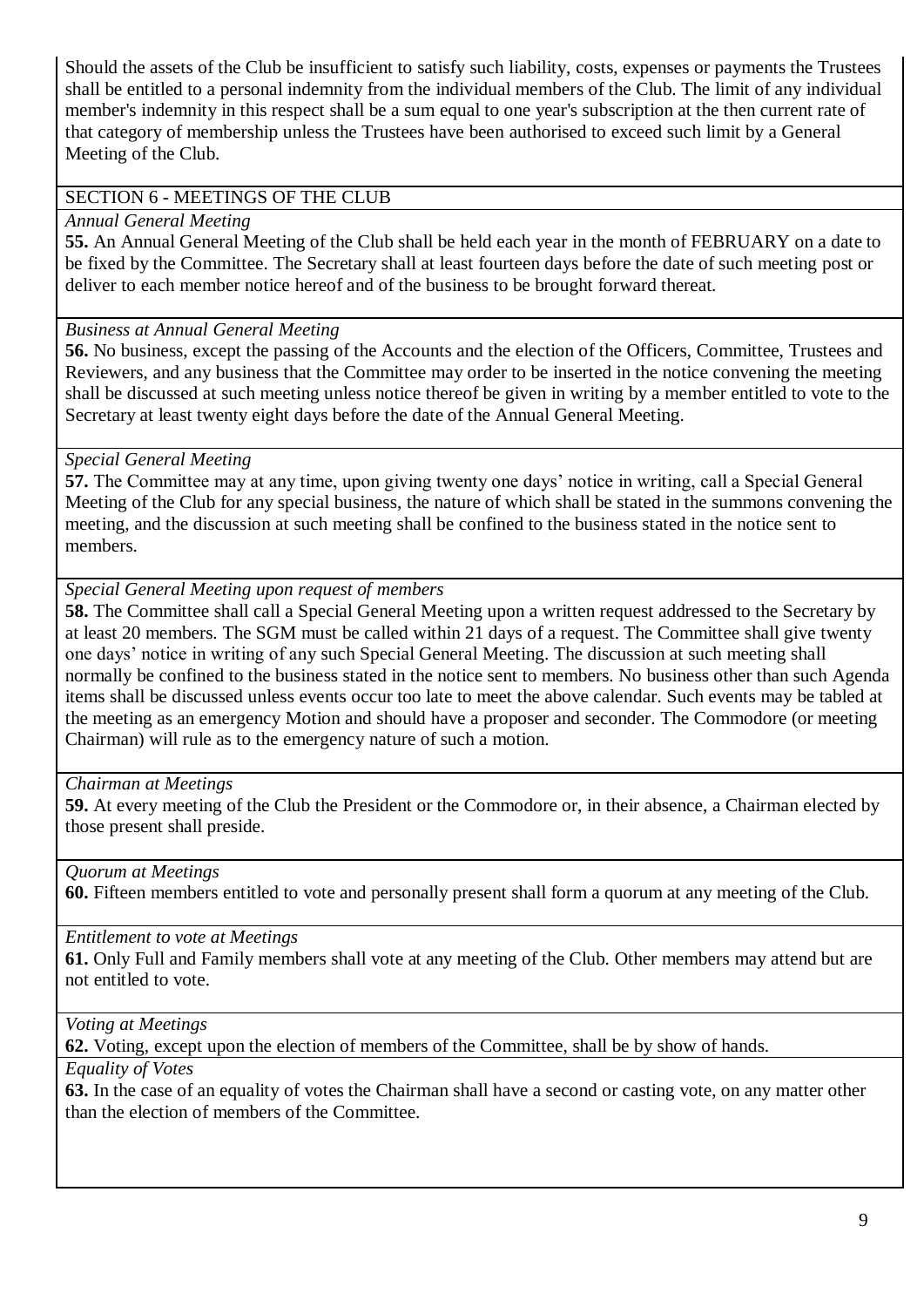# *Voting on Rule Change*

**64.** On any resolution properly put to a meeting of the Club relating to the creation, repeal or amendment of any Rule, Byelaw or Regulation of the Club such Rule, Byelaw or Regulation shall not be created, repealed or amended except by a majority vote of at least two-thirds of those present and entitled to vote.

### SECTION 7 - DISSOLUTION OF THE CLUB

*Dissolution of the Club*

**65.** Any decision to wind up the club - unless by court order - will require confirmation by at least 75% of all members who are eligible to vote.

If, upon the winding up or dissolution of the Club, there remains after the satisfaction of all its debts and liabilities any property whatsoever, the same shall not be paid to or distributed amongst the members of the Club. The Committee shall dispose of the net assets remaining to one or more of the following: (i) to a charity and/or

(ii) to another Club with similar sports purposes which is a registered CASC and/or

(iii) to the sport's national governing body for use by it for related community sports.

### SECTION 8 - MISCELLANEOUS

*Opening of Club premises*

**66.** The Club premises shall be open to members at such times as the Committee shall direct.

The permitted hours for the supply of intoxicating liquor are as follows:-

Monday – Saturdays 10:00 – 23:00

Sundays, Good Friday and Christmas Day 12:00 – 22:30

and also on New Year's Eve from the end of permitted hours to the start of permitted hours on the following day

and the bar will be open at these hours or at such other hours as may be decided by the Committee subject to any restrictions imposed from time to time by the Licensing Authority.

# *Abandoned Boats Trailers and any other Property*

**67.** If, at any time, any fees payable to the Club by any member or former member (whether by way of arrears of subscription or facilities fees, dinghy park fees or otherwise) shall be one month or more in arrears and/or a boat and/or trailer the property of a member or former member remains upon the Club premises one month or more after the club has given the member or former member notice to remove the vessel then the member or former member shall remove any property, boat and/or trailer from the Club immediately. If the member or former member fails to remove the boat and/or trailer then the Committee may:-

(a) Move the boat and/or trailer to any part of the Club premises without being liable for any loss or damage to the vessel howsoever caused.

(b) Give three months' notice in writing by registered post to the member or former member at their last known address as shown in the Club Register and thereafter sell the boat and/or trailer and deduct any monies due to the Club from the net proceeds of sale before accounting for the balance (if any) to the member or former member.

(c) Alternatively, if the property, boat and/or trailer is unsaleable, after giving notice in writing as aforesaid, dispose of the property, boat and/or trailer in any manner the Committee may think fit and deem the cost of doing and any arrears as aforesaid to be a debt owing to the Club by the member or former member. (d) The Club reserves the right to charge storage for any property, boat and/or trailer until such time as the owner collects the boat and/or trailer or until notice has been served under Rule (b) above.

# PROVIDED ALWAYS THAT:-

Proper evidence is available to show that all reasonable steps have been taken to trace a member or former member and that, when and if the boat and/or trailer is sold, if the Club is unable to account to the member or former member for the balance of the proceeds of sale pursuant to Rule (b) above then the balance of the proceeds of sale shall be placed upon bank deposit account and retained against the eventuality of a claim by the owner (whether he be the said member or former member or otherwise) for a period of six years.